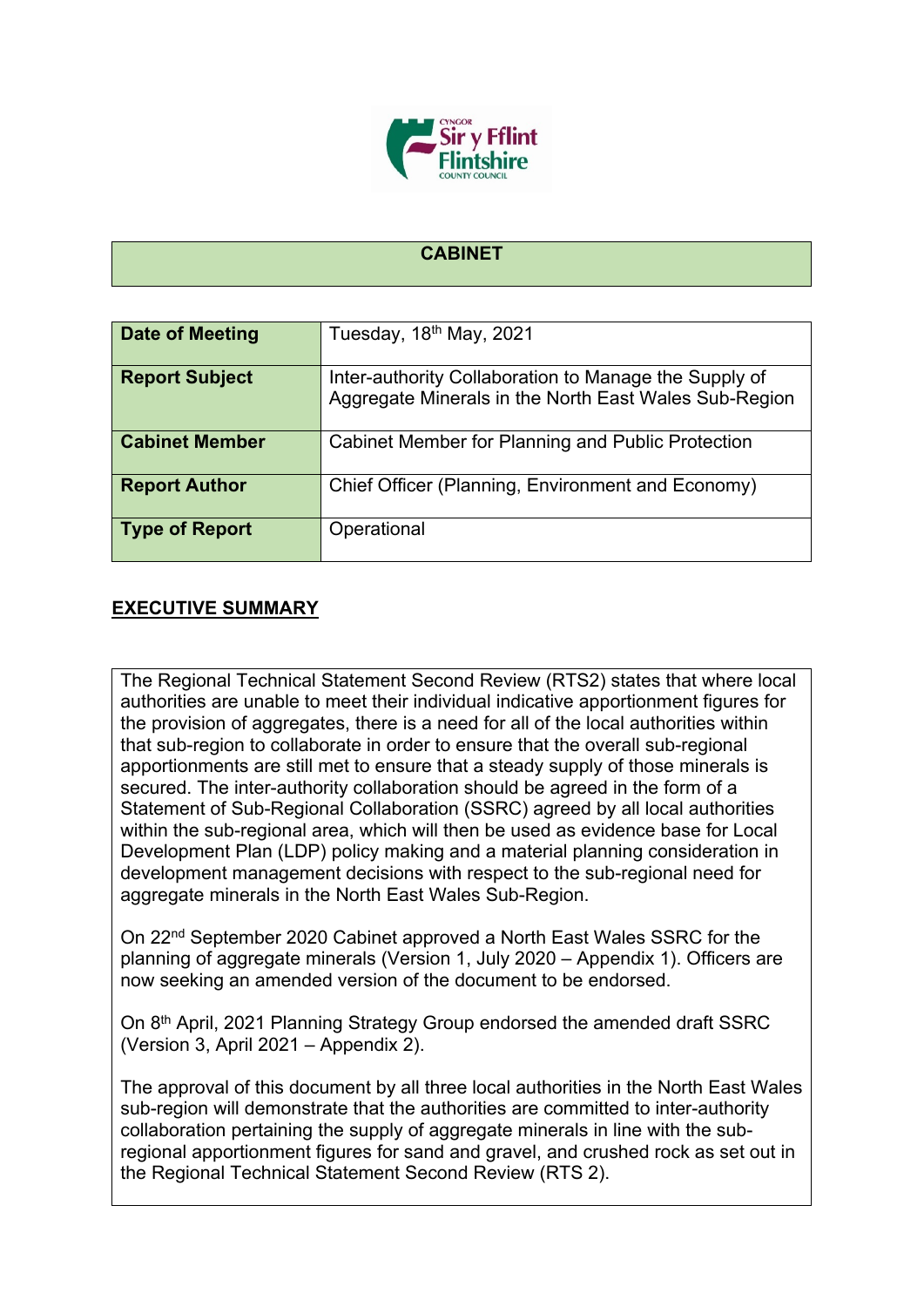| <b>RECOMMENDATIONS</b> |                                                                                                                                                                                                                                                                                                                                              |
|------------------------|----------------------------------------------------------------------------------------------------------------------------------------------------------------------------------------------------------------------------------------------------------------------------------------------------------------------------------------------|
|                        | That Cabinet approves the amended Statement of Sub-Regional<br>Collaboration. (Version 3, April 2021 – Appendix 2), and agrees that it will<br>be forwarded to the Welsh Government and the Planning Inspectorate for<br>consideration as part of the Examination in Public into Flintshire's Local<br>Development Plan (LDP).               |
| 2                      | That the Chief Officer (Planning, Environment and Economy) be provided<br>with delegated powers concerning editorial, i.e. non-material amendments,<br>to the draft SSRC should the need arise as a result of recommendations<br>made by Denbighshire County Council, or Wrexham County Borough<br>Council following approval of this report |

## **REPORT DETAILS**

| 1.00 | <b>EXPLAINING THE CHANGES TO THE AMENDED VERSION OF THE</b><br><b>SUB-REGIONAL COLLABORATION</b>                                                                                                                                                                                                                                                                                                                                                                                                                                                                                                                                                                                                                                                                                    |
|------|-------------------------------------------------------------------------------------------------------------------------------------------------------------------------------------------------------------------------------------------------------------------------------------------------------------------------------------------------------------------------------------------------------------------------------------------------------------------------------------------------------------------------------------------------------------------------------------------------------------------------------------------------------------------------------------------------------------------------------------------------------------------------------------|
| 1.01 | On 22 <sup>nd</sup> September, 2020 Cabinet approved a North East Wales<br>Statement of Sub-regional collaboration (SSRC) for the planning of<br>aggregate minerals (Version 1, July 2020 - Appendix 1). Officers are now<br>seeking an amended version of the document to be approved.                                                                                                                                                                                                                                                                                                                                                                                                                                                                                             |
| 1.02 | Since then, work has progressed with our partner authorities in the North<br>East Wales sub-region to seek collaboration and the SSRC, as drafted in<br>Appendix 1 has been revised and refined and is now presented in<br>Appendix 2 (version 3, April 2021) for Cabinet's approval.                                                                                                                                                                                                                                                                                                                                                                                                                                                                                               |
| 1.03 | The latest version (version 3, April 2021), in Appendix 2 has been refined<br>and condensed so that the SSRC is more concise and less technical than<br>the previous version. Additional information has been included in the<br>document that has been made available since the drafting of the first draft<br>of the SSRC and improvements to the document have been made. The<br>conclusion remains the same: to enable collaboration across the sub-<br>region with regards to the supply of aggregate minerals.                                                                                                                                                                                                                                                                |
| 1.04 | On 8th April, 2021 Planning Strategy Group endorsed the amended draft<br>SSRC (Version 3, April 2021 - Appendix 2).                                                                                                                                                                                                                                                                                                                                                                                                                                                                                                                                                                                                                                                                 |
| 1.05 | On 9 March 2021 Wrexham County Borough Council's Executive Board<br>agreed that "the Chief Officer Planning & Regulatory, in consultation with<br>the Lead Member Organisation, Planning & Corporate Services, be<br>authorised to collaborate on a sub-regional level with respects to the<br>provision of aggregate minerals and, with officers from the North Wales<br>Shared Minerals and Waste Planning Service, to prepare a Statement of<br>Sub-Regional Collaboration for subsequent Member endorsement". This<br>latest version of the amended draft SSRC (Appendix 2) will be presented<br>to Wrexham's Executive Board on 11 <sup>th</sup> May, 2021 with the<br>recommendation to approve the SSRC. Cabinet will be verbally updated of<br>the outcome of this meeting. |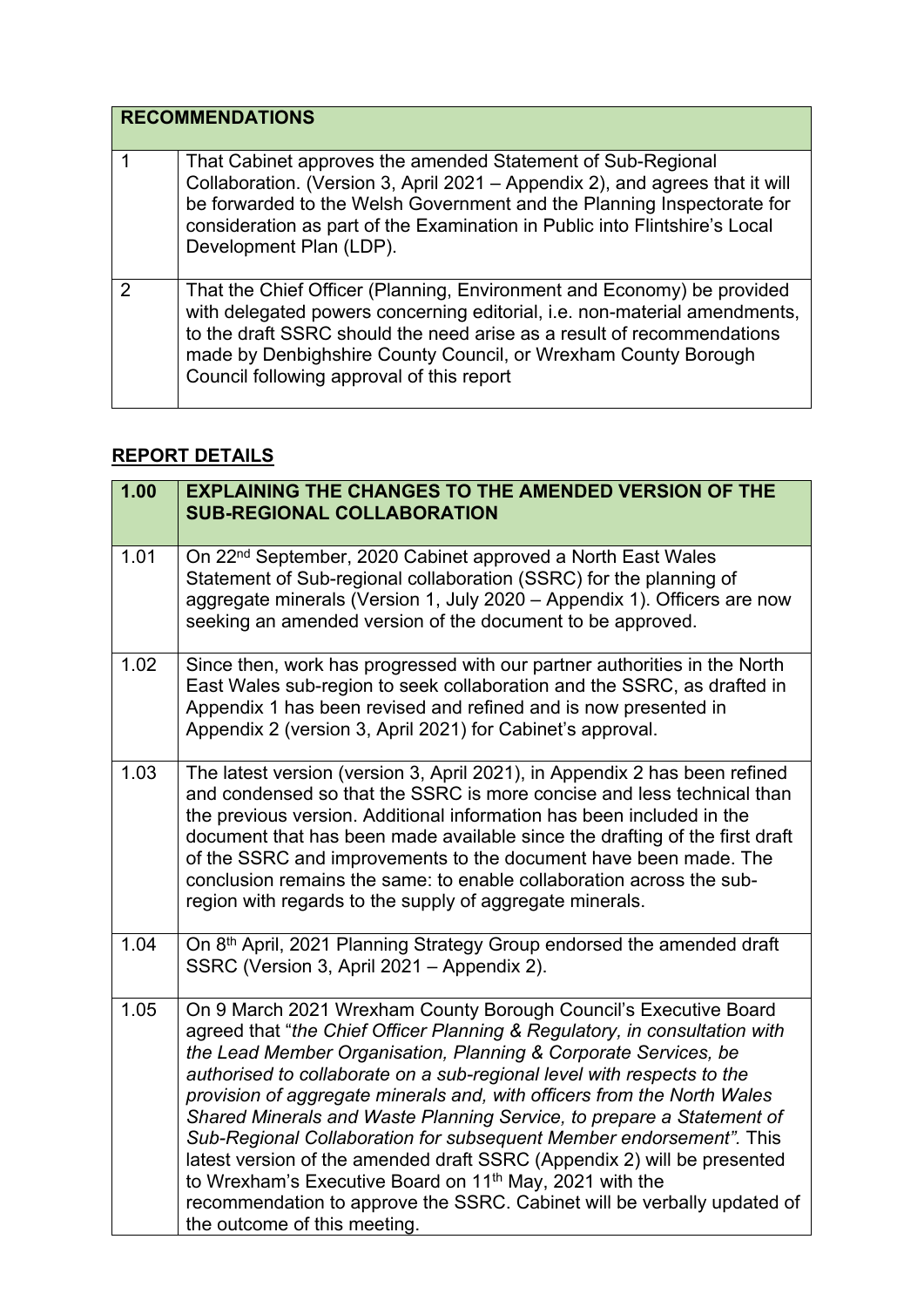| 1.06 | On 22 March, Denbighshire's Strategic Planning Group agreed to support<br>the sub-regional collaborative approach to meeting aggregate need on a<br>sub-regional level in conjunction with the authorities in the North East<br>Wales sub-region. The Strategic Planning Group was presented with the<br>amended SSRC and agreed to endorse this document. The Lead Member<br>for Planning, Public Protection and Safer Communities has been given<br>Delegated Authority to approve the SSRC, and the latest version 3, April<br>2021 (as appendix 2) has been reported to the Lead Member for a<br>Delegated Decision. The outcome of this decision will be verbally reported<br>to Cabinet. |
|------|------------------------------------------------------------------------------------------------------------------------------------------------------------------------------------------------------------------------------------------------------------------------------------------------------------------------------------------------------------------------------------------------------------------------------------------------------------------------------------------------------------------------------------------------------------------------------------------------------------------------------------------------------------------------------------------------|
| 1.07 | Notwithstanding that Flintshire were the first authority to proactively agree<br>to the collaboration agreement, given it has been amended following the<br>respective consideration and agreement of Wrexham and then<br>Denbighshire, it is important that all members of the North-East Wales<br>Sub-region have agreed to the same collaboration agreement, hence<br>providing an update to Cabinet on the progress made towards sub-<br>regional collaboration, and a recommendation that the appended revised<br>draft SSRC (Appendix 2) be approved.                                                                                                                                    |
| 1.08 | The SSRC will be offered as evidence base for the Flintshire LDP<br>Examination in Public, to provide certainty and clarity to the LDP<br>Inspectors that the apportionments set in the Regional Technical<br>Statement second review will be met throughout the plan period.                                                                                                                                                                                                                                                                                                                                                                                                                  |

| 2.00 | <b>RESOURCE IMPLICATIONS</b>                                                                                                                                |
|------|-------------------------------------------------------------------------------------------------------------------------------------------------------------|
| 2.01 | <b>Revenue:</b> there are no implications for the approved revenue budget for<br>this service for the current financial year or for future financial years. |
|      | <b>Capital:</b> there are no implications for the approved capital programme for<br>either the current financial year or for future financial years         |
|      | <b>Human Resources:</b> there are no implications for additional capacity or for<br>any change to current workforce structures or roles.                    |

| 3.00 | <b>IMPACT ASSESSMENT AND RISK MANAGEMENT</b>                                                                                                                                                                                                                                                                                                                                                     |
|------|--------------------------------------------------------------------------------------------------------------------------------------------------------------------------------------------------------------------------------------------------------------------------------------------------------------------------------------------------------------------------------------------------|
| 3.01 | The requirements of the Well Being of Future Generations (Wales) Act<br>2015 and the 7 well-being goals have been considered in the<br>preparation of the RTS2. The RTS2 was developed through a series of<br>consultation events and processes which were open to all interested<br>parties. It is therefore considered that the RTS2 was prepared in<br>accordance with the Equality Act 2010. |
| 3.02 | A Well-being Impact Assessment has not been carried out as the<br>decision relates the Council's commitment to inter-authority<br>collaboration; not a specific Council policy or project. The Draft SSRC<br>(Appendix 2) does also not contain any specific proposals or actions.<br>Document implementation will take place by means of other                                                  |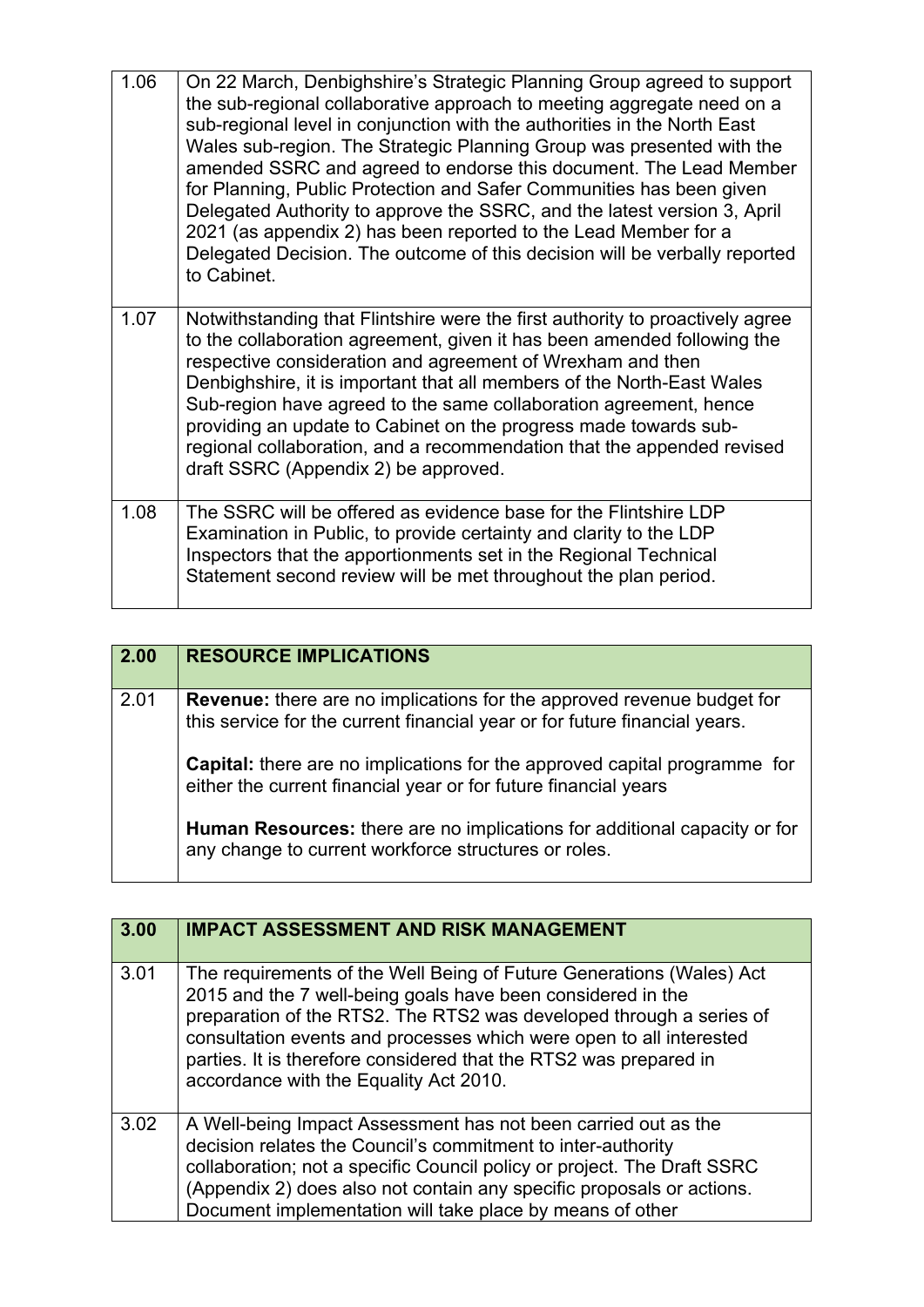|      | mechanisms, for example Planning Committee decision or LDP<br>preparation, which will be subject to the requirements of the Well-being<br>of Future Generations (Wales) Act 2015.                                                                                                                                                                                                                                                                                                                                                                                                                                                                                                 |
|------|-----------------------------------------------------------------------------------------------------------------------------------------------------------------------------------------------------------------------------------------------------------------------------------------------------------------------------------------------------------------------------------------------------------------------------------------------------------------------------------------------------------------------------------------------------------------------------------------------------------------------------------------------------------------------------------|
| 3.03 | There is the risk that Denbighshire County Council or Wrexham County<br>Borough Council could rely on Flintshire to offset any mineral supply<br>shortages in their administrative areas, and the SSRC becomes a material<br>planning consideration when determining planning applications concerning<br>any quarry in Flintshire. However, PPW (Edition 11), paragraph 5.14.16,<br>puts the duty on local planning authorities to "agree a joint approach with<br>neighbouring authorities" where the environmental constraints are too<br>important or the availability of a workable mineral resource is too limited to<br>enable an individual landbank policy to be applied. |

| 4.00 | <b>CONSULTATIONS REQUIRED/CARRIED OUT</b>                                                                                                                                                                                    |
|------|------------------------------------------------------------------------------------------------------------------------------------------------------------------------------------------------------------------------------|
| 4.01 | On 8th April, 2021 Planning Strategy Group endorsed the amended draft<br>SSRC (Version 3, April 2021 – Appendix 2) and Cabinet approved the<br>previous version (Appendix 1) of the SSRC on 22 <sup>nd</sup> September 2020. |
| 4.02 | Consultation has been taking place with the partner authorities of<br>Denbighshire County Council and Wrexham County Borough Council with<br>various Member groups in order to approve the draft SSRC (Appendix 2).          |

| 5.00 | <b>APPENDICES</b>                                                                                                         |
|------|---------------------------------------------------------------------------------------------------------------------------|
| 5.01 | Appendix 1 - Draft Statement of Sub-Regional Collaboration for the North<br>East Wales Sub-region (Version 1: July 2020)  |
|      | Appendix 2 - Draft Statement of Sub-Regional Collaboration for the North<br>East Wales Sub-region (Version 3: April 2021) |

| 6.00 | <b>LIST OF ACCESSIBLE BACKGROUND DOCUMENTS</b>                                                                                                                                                                                                                                                  |
|------|-------------------------------------------------------------------------------------------------------------------------------------------------------------------------------------------------------------------------------------------------------------------------------------------------|
| 6.01 | Report to Cabinet, Tuesday, 22 <sup>nd</sup> September 2020 (para 1.17)<br>https://committeemeetings.flintshire.gov.uk/documents/g4736/Public%20re<br>ports%20pack%2022nd-Sep-<br>2020%2009.30%20Cabinet.pdf?T=10&LLL=0<br>Regional Technical Statement (RTS) Second Review: http://www.swrawp- |
|      | wales.org.uk/Html/RTS%202nd%20Review%20-<br>%20Main%20Document%20-<br>%20CONSULTATION%20version%20(English).pdf                                                                                                                                                                                 |
|      | <b>Planning Policy Wales Edition 11:</b><br>https://gov.wales/sites/default/files/publications/2021-02/planning-policy-<br>wales-edition-11 0.pdf                                                                                                                                               |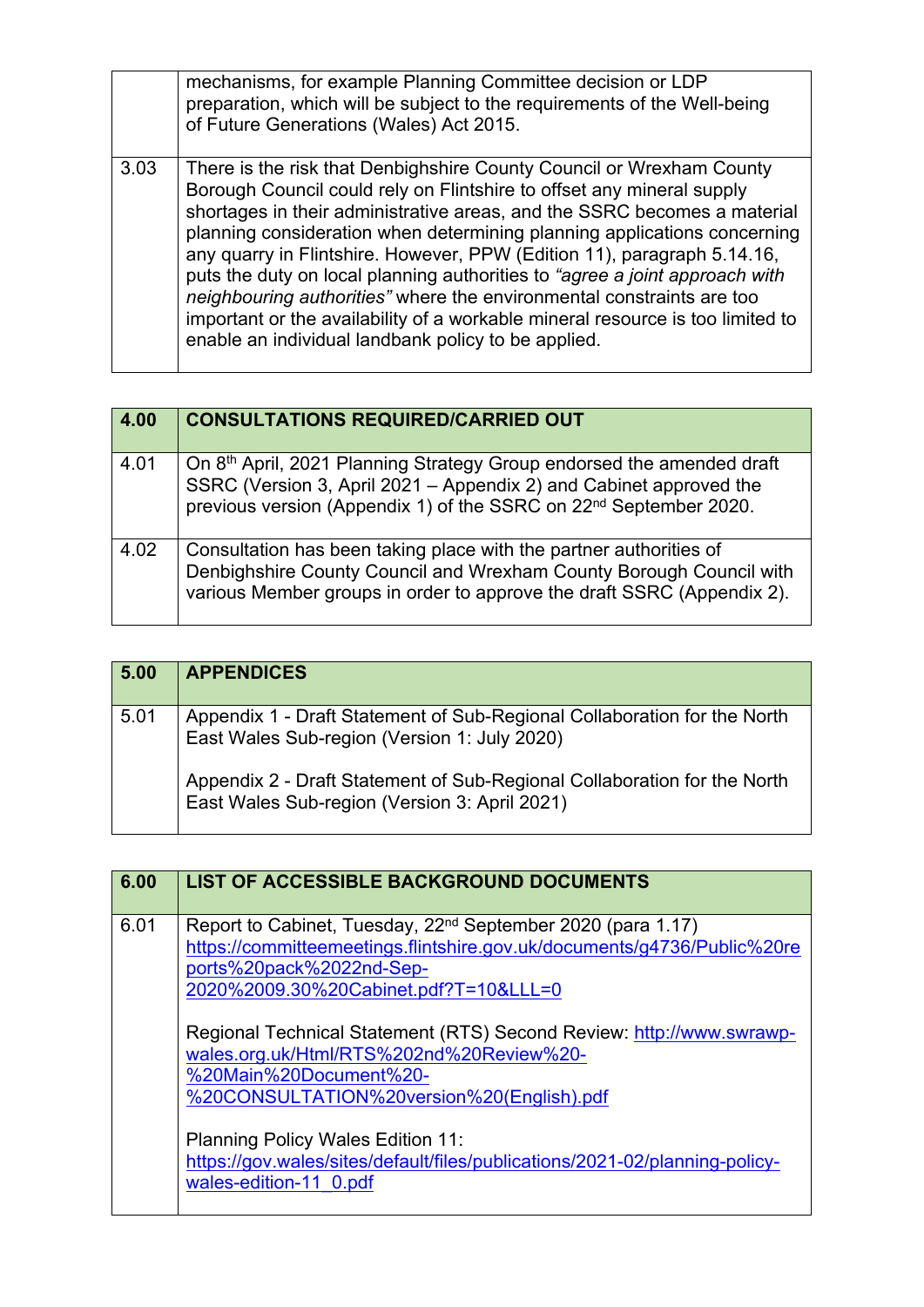| 7.00 | <b>CONTACT OFFICER DETAILS</b>                                                                                                       |
|------|--------------------------------------------------------------------------------------------------------------------------------------|
| 7.01 | <b>Contact Officer: Hannah Parish, Senior Planning Officer</b><br>Telephone: 01352 703253<br>E-mail: hannah.parish@flintshire.gov.uk |

| 8.00 | <b>GLOSSARY OF TERMS</b>                                                                                                                                                                                                                                                                                                                                             |
|------|----------------------------------------------------------------------------------------------------------------------------------------------------------------------------------------------------------------------------------------------------------------------------------------------------------------------------------------------------------------------|
| 8.01 | Aggregate: Crushed rock, natural sand and gravel or artificial granular<br>material that is used in construction, often in conjunction with a suitable<br>binding agent such as bitumen or cement.                                                                                                                                                                   |
|      | <b>Apportionment:</b> The rate for which the mineral planning system requires<br>provision to be made, in Development Plans, for the supply of aggregates<br>from a given area or region. This may be expressed either in terms of<br>millions of tonnes over a specified period, and/or as an averaged<br>annualised apportionment' in millions of tonnes per year. |
|      | <b>Examination:</b> This is the formal examination in public of the LDP to test<br>the soundness of the plan which will be presided over by an independently<br>appointed Planning Inspector.                                                                                                                                                                        |
|      | Landbank (of primary aggregate reserves): In general, a landbank is a<br>stock of planning permissions for the winning and working of minerals<br>within a specified area, expressed both in millions of tonnes and in terms<br>of the number of years' supply which they represent. The latter is usually<br>calculated on the basis of recent rates of production. |
|      | LDP: Local Development Plan guides development within the County and<br>sets out the long term future for the County and outlines how we'll ensure<br>that growth is delivered in the right places                                                                                                                                                                   |
|      | Material planning consideration: Factors to be taken into account when<br>determining planning applications, which fairly and reasonably relate to the<br>proposal and which are planning issues such as social, economic and<br>environmental.                                                                                                                      |
|      | Plan period: The Plan (of the LDP) covers a 15 year period commencing<br>on 01/04/15 and ending on 31/03/2030.                                                                                                                                                                                                                                                       |
|      | <b>Planning application:</b> An application submitted to the LPA for permission<br>to carry out development accompanied by a fee (where necessary).                                                                                                                                                                                                                  |
|      | Planning Strategy Group: A sub group of the Council's Planning<br>Committee that acts as a steering group guiding the progress of the<br>production of the LDP. This is not a public committee and has no power to<br>make direct decisions over the content of the LDP, but it makes<br>recommendations to the Cabinet on the plan.                                 |

 $\mathbf{I}$